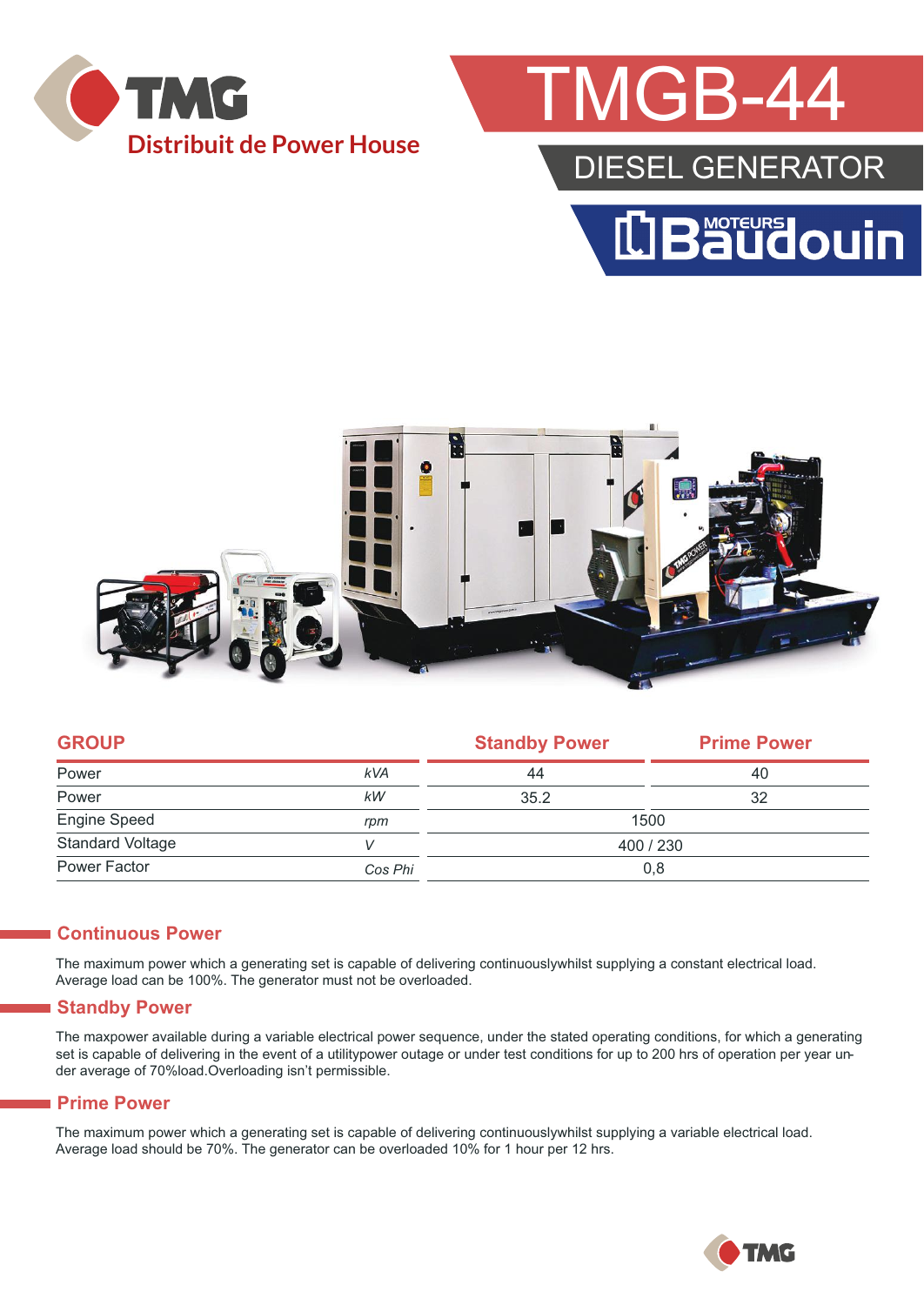

# TMGB-44

#### **Engine Properties**

| <b>Brand</b>                      |       | <b>BAUDOUIN</b>  |
|-----------------------------------|-------|------------------|
| <b>Model</b>                      |       | 4M06G44/5        |
| <b>Standby</b>                    | kW    | 41               |
| <b>Prime</b>                      | kW    | 37               |
| <b>Cylinder Displacement</b>      | It.   | 2.3              |
| <b>Number of Cylinders / Type</b> |       | 4 / In line      |
| <b>Bore x Stroke</b>              | mmxmm | 89x92            |
| <b>Compression Ratio</b>          |       | 17.5:1           |
| <b>Governor Type</b>              |       | Electronic       |
| <b>Idle Speed</b>                 | rpm   | 1500             |
| <b>Aspiration</b>                 |       | Turbocharged     |
| <b>Injection Type</b>             |       | Direct Injection |
| <b>Cooling System</b>             |       | Liquid Cooled    |
| <b>Fuel Consumption%100</b>       | lt/h  | 9.5              |
| <b>Fuel Consumption%75</b>        | lt/h  | 7                |
| <b>Fuel Consumption%50</b>        | lt/h  | 4.7              |
| <b>Oil Capacity</b>               | It.   | 11.5             |
| <b>Cooling Liquid Capacity</b>    | It.   | 16               |
| <b>Voltage</b>                    | V     | 12               |
| <b>Battery Capacity</b>           | Α     | 72               |

#### **Alternator Properties**

| <b>Output Voltage</b>               | V    | 230/400     |
|-------------------------------------|------|-------------|
| <b>Frequency</b>                    | НZ   | 50          |
| <b>Automatic Voltage Regulation</b> | ±%   | 0,5         |
| Phase                               |      | 3           |
| Pole                                |      | 4           |
| Overload                            |      | 1 Hour %110 |
| <b>Voltage Regulation</b>           |      | ±%1         |
| <b>Power Factor</b>                 | Cosa | 0,8         |
| <b>Warning System</b>               |      | Self Alert  |
| <b>AVR Model</b>                    |      | SX460       |
| <b>Total Harmonic Losing</b>        |      | ≤%3         |
| <b>Connecting Type</b>              |      | Star        |
| <b>Protection Class</b>             |      | IP 23       |
| <b>Isolation Class</b>              |      | н           |

#### **Diemensions**





#### **Canopied Canopied Canopied Canopied Canopied Canopied Canopied Canopied Canopied Canopied Canopied Canopied Canopied Canopied Canopied Canopied Canopied Canopied Canopied Canopied Canopied Canopied Canopied Canopied Canop**

| $L \times W \times H$     | mт | 2300x950x1560 | L x W x H                 | mm  | 2000x950xTBA |
|---------------------------|----|---------------|---------------------------|-----|--------------|
| Weight                    | kq | тва           | Weight                    | κg  | TBA          |
| <b>Fuel Tank Capacity</b> |    | 85            | <b>Fuel Tank Capacity</b> | It. | 85           |

#### **Standard Specification**

Some standard equipments that TMG POWER provides with generator sets;

- 50°C cooland radiator
- Flexible fuelpipes and oil drain valve
- Engine jacket heater
- 4 pole synchronous type self-excited brushless alternator
- Battery and wires
- Entegrated fuel tank
- User and maintenance manual
- Oil and antifreeze
- Datakom D-300 controller
- Battery charger
- Electrical circuit diagram